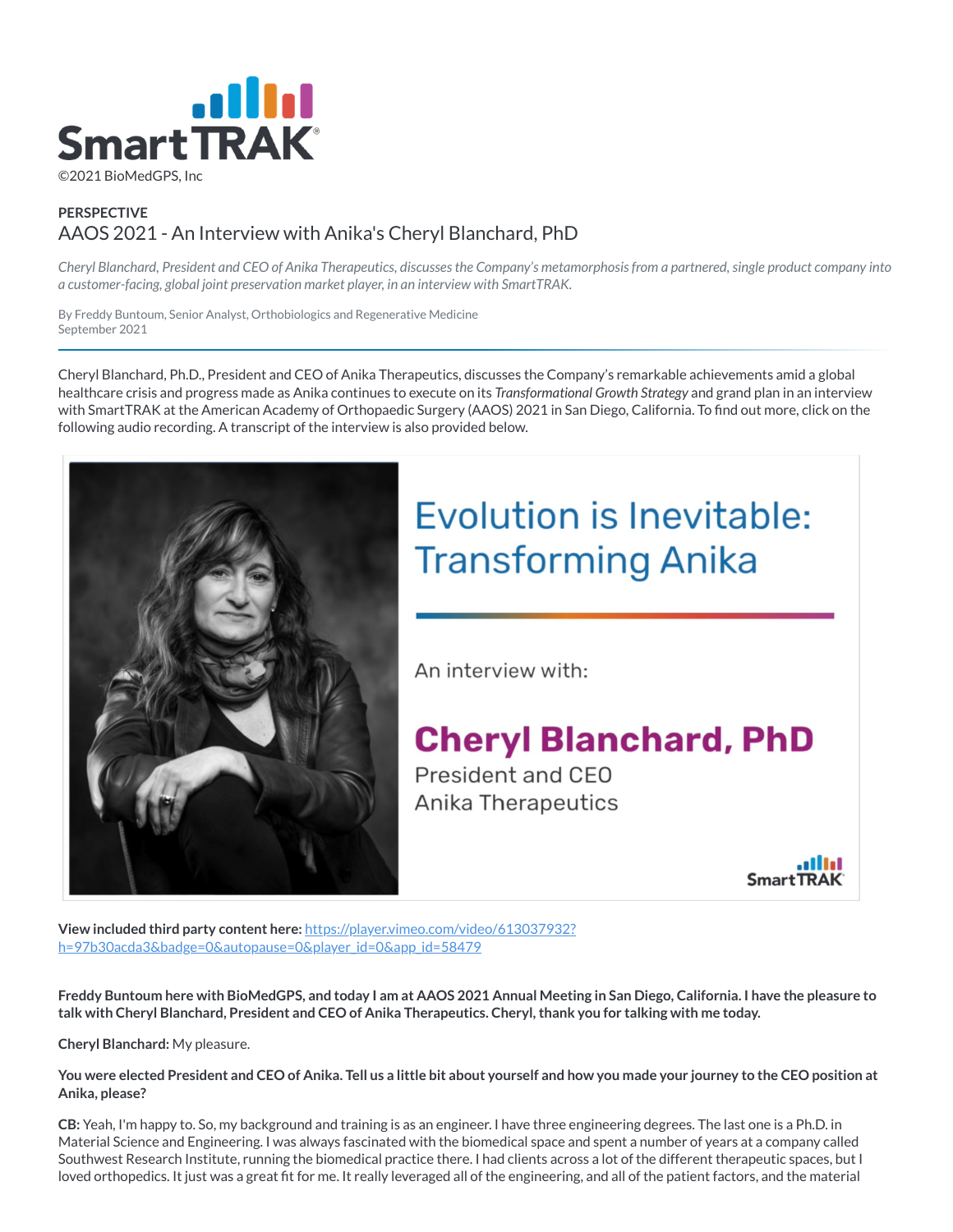science stuff that I studied. At a certain point in my career, I went to Zimmer and was eventually the chief scientific officer at Zimmer, and really had responsibility for a lot of the new product development and strategy around innovation there. And really fell in love with the regenerative solution space, the early intervention space, trying to figure out how to focus on bringing meaningful solutions to get patients active faster. And try to do it in a way where there was value brought to the whole healthcare system because I think without that a product doesn't work.

**CB:** It was really that, that led me into management and leadership, and made me realize that I really wanted to continue to move in that direction and bring great therapies to patients, bring great value to shareholders. After Zimmer, I ran a small drug delivery company called Microchips Biotech, sold that back in 2019. I had joined the board of Anika a couple of years before that, and when the position came open, I threw my hat in the ring, and here I am.

**CB:** Really at a great time for the company. And I know one of your questions is about our transformation that we're going through. So I can jump into that if you want me to.

#### Anika acquired two companies, Arthrosurface and Parcus Medical. Then you launched multiple new products and assembled a new team. Can you tell me how you were able to accomplish such a feat, all in the midst of COVID-19 pandemic?

**CB:** Well, I have accomplished such a feat with a great team. I will tell you it's been a lot of work. Doing two acquisitions and embarking on a big transformation is already a lot of work, and something not to be entered into lightly, but to have COVID hit right when we did that, was definitely an added challenge, more than just running a company through COVID. Notwithstanding that that wasn't easy either. Frankly, we stepped back and said,"Okay here's what we've got. We got integration in front of us. We've got a lot of new product development in front of us, and so let's double down on what we can get done, and not pay attention to what we can't get done, because we can't control that. And so, we really took the opportunity to accelerate our salesforce integration, to focus on our strategy and the new product development pipeline, and to take the time to implement the systems, processes, and people that we needed to execute on our strategy.

**CB:** So, we did that. And we've made great progress. We're really excited. If you walk around the booth today, you can see that we've really, in the first instance, put together a great portfolio of products that span that continuum of care in early intervention joint preservation. We do that on the surgical side with regenerative solutions, with sports medicine, soft tissue fixation, and with bone preserving implants. Then of course, the least invasive is our injection business, which we'll talk about separately, the joint pain management part of that. But that's really the portfolio that we assembled. The new product development pipeline follows along that, with a lot of innovation. And the fact that we're a fully commercial organization now, which we were not before.

#### **Right.**

#### **CB:** We got a lot done in the last year.

Absolutely, congratulations! Now, moving forwards. Can you expand a little bit on Anika's short-term goals, and then what are the long**term goals say, 2024, beyond 2024?**

#### **CB:** Sure.

#### Especially as it relates to expanding and outpacing the competition, particularly in your Joint Pain Management, and then in your **Regenerative Solutions.**

**CB:** Sure. So, on the Joint Pain Management part of the business, in the United States, JNJ/Mitek is our marketing partner for that set of products, so ORTHOVISC and MONOVISC. So those products are sold by JNJ/Mitek in the United States, and we are their manufacturing and supply partner in that regard. But the products are Anika's products. We hold the registrations, but they are the commercial-facing entity for those products. We've talked about that business in the sense that, COVID obviously impacted it, but we feel like it's now moved into a time where it's stabilized. Obviously, COVID continues to impact it, with this recent pop of the Delta variant, we still see that it's effectively stabilized, but those procedures, even though they're in-office injection procedures, they get impacted by COVID also.

**CB:** Outside the United States, we sell ORTHOVISC, MONOVISC, and CINGAL, which is our second-generation Viscosupplement that combines Viscosupplement with Triamcinolone Hexacetonide, a steroid. We sell that in over 30 countries, outside the United States. It's a great product and we're in a clinical trial to bring that into the United States. So that's the Joint Pain Management side.

**CB:** On the Joint Preservation side, that's really the surgical business, where we've combined Tactoset, which is our injectable, settable bone void filler, that is used primarily to treat insufficiency fractures. That product is doing very well in the United States. We launched it in late 2019, right before COVID hit. But now with COVID recovery, we're really starting to see some nice acceleration of that product. Again, it fits really nicely in the portfolio of the Soft Tissue Fixation and Bone Preserving Joint Technologies because it's really that Joint Preservation call point across all the joints. And the fact that we're very focused on the ASC setting. Those are nice outpatient procedures.

### **Okay.**

**CB:** So, with Joint Preservation, we've put together that nice portfolio, but we have some real innovation in the pipeline there too. Like HYALOFAST, which is our single-stage Cartilage Repair product, also a regenerative solution based on HA, that we have in a phase III clinical trial in the United States. We sell that in over 30 countries, outside the United States, also.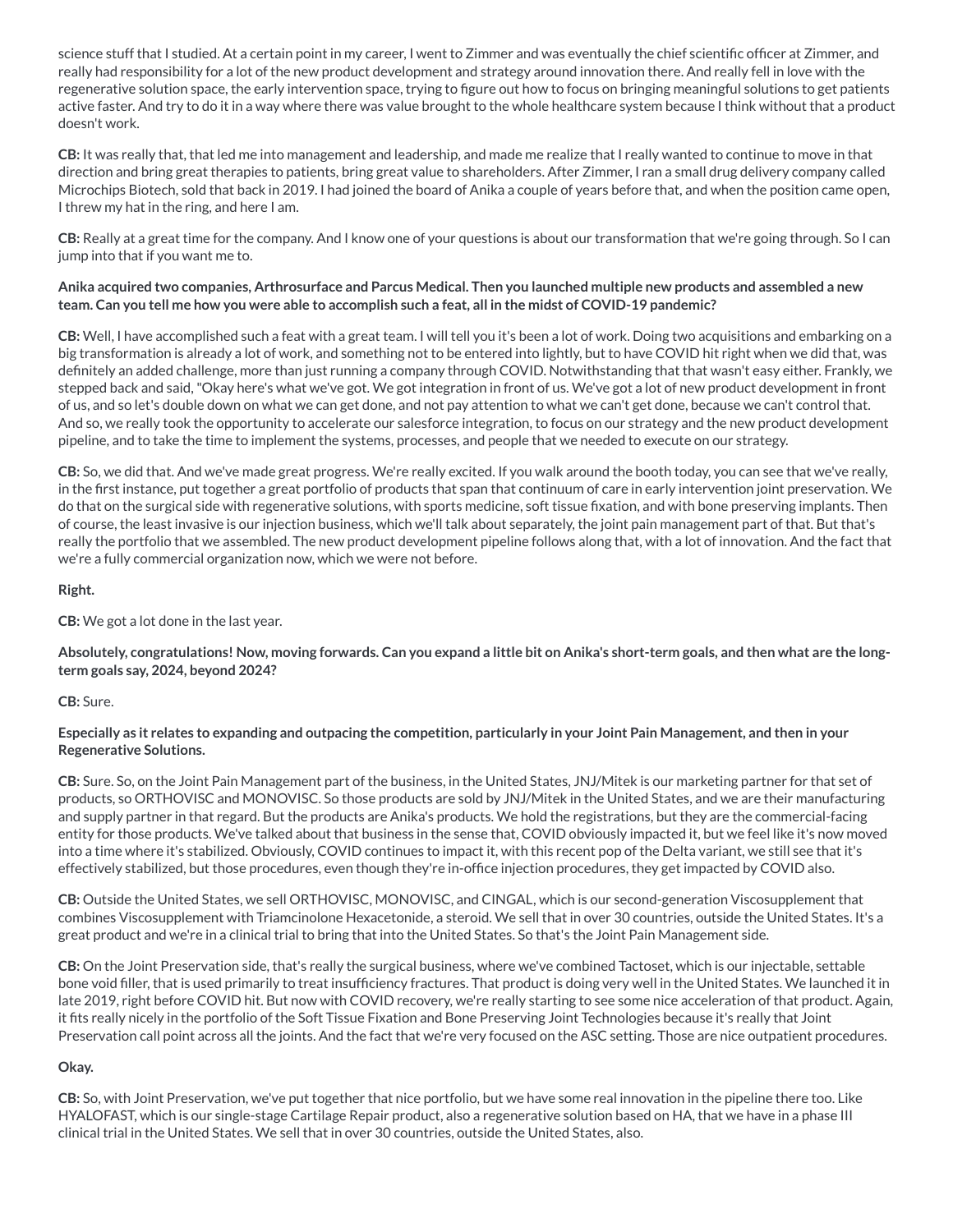#### Moving on closer to the HA market. Several states are seeing alarming numbers of Delta variant cases. Do you believe that we will see another extended period of clinics, physicians' offices closing? And how might this impact or not impact the results for Anika in 2021?

**CB:** Yeah. I mean, what we see today, and who knows tomorrow, I don't know any more about COVID than anybody else does, that reads the news. But what we see happening in the market today, is that the larger healthcare system is managing it, and continuing to keep some level of patient flow going through. I mean, you've seen recently in the news that there are states and hospital systems that have delayed elective procedures, because of the Delta variant. A lot of our procedures though are also done in the ASC setting, and they by and large have continued to operate. We haven't seen them really be impacted by the Delta variant popping.

#### That's an interesting statement. I heard recently that Texas has enacted the ruling that elective procedures in the ASC settings would be **held back.**

**CB:** And it is by state, it's very state-specific and sometimes very city-specific, depending on what's happening.

#### Again, on the HA market, over the past several years, we've seen the migration from multi-injection therapy options, moving to single **injections. Do you see this continuing forward and how this might be impacting your three-injection segment?**

**CB:** I think that shift happened over the last few years. We have not really seen a big shift here recently. I think we've seen even stabilization of the three-injection market in the last couple of years.

#### Okay. Now, with regards to the CMS proposed rules to mandate reporting of ASPs, that would be impacting several of the players within **the HA market. Can you comment on that and give us the Anika perspective?**

**CB:** Sure. I mean, again, we're not in the United States where that applies, we're not selling the product to the end-customers. That's JNJ's purview. It's obviously though, a dynamic that we've tracked, and our high-level view on it, is that it will level the playing field. I think there's been a bit of an unlevel playing field there with the reporters versus the non-reporters. And so, what that means exactly, we don't know. The final rules haven't been issued and won't be until Q4. So how that plays out, I think is still a little bit of a question.

#### **Do you believe that CMS will actually… this willtake place?**

**CB:** Well, I mean, a law went into effect, so they're going to have to implement the law. What's the specific rules around the law are, is what the question is, that still remains.

#### Okay. Also, can you give us your perspective on how does Anika competes? The PRP market is becoming an increasing threat to the HA market, and we've seen some encroaching. How does Anika compete against this and other Regenerative Medicine solutions like **Amniotic Injectables and other types?**

**CB:** Yeah, all the PRPs and the Amniotic injections are private pay. You could lump Lipoaspirate in that category too. It's all private pay. So, it limits their ability to really grow that market, but certainly, the lion's share of injections are either steroid or HA, because they get reimbursed by insurance. I think that dynamic will limit what the private pay options can do. The Amniotic products aren't supposed to be sold into that indication anymore. What happens there? I don't know, but the FDA has been pretty clear about what's not supposed to be happening there. But you look at the market data more than we do. The HA market is pretty stable. So, I think the private pay aspect of those other products limits their ability to grow until they get some reimbursement.

#### Can you give us an update on the progress for moving towards the approval of CINGAL in the United States? And I think one of the biggest questions in the market is, on the US, how will it play with your relationship with JNJ/Mitek selling MONOVISC and **ORTHOVISC, and then having the combination CINGAL productthat will be sold through Anika directly?**

**CB:** Well, so first of all, we sell CINGAL, outside the United States, along with MONOVISC and ORTHOVISC, we have not seen CINGAL cannibalize ORTHOVISC and MONOVISC. It cannibalizes the steroid market. So, we think it's very much an additive opportunity in the United States, just like we see outside the United States. We sell all three products into the same markets outside the United States. So, we have pretty good visibility to that.

**CB:** It's an exciting product. We can't wait to get it into the United States. We gave an update on timing in our investor day. You want to look at our investor deck, we're looking at an estimated NDA filing of 2026 for CINGAL right now. We are enrolling in a pilot clinical trial today, and that will have to be followed up by a pivotal trial. So that's the timing we're looking at. Still very excited about it. That timing actually is still very competitive relative to other competitive products that would be coming along. So we chug along with it, getting it into the US.

#### On the Regenerative solutions, can you give us an update on the progress with HYALOFAST for the US? And can you tell us how this **product differentiates from the other products on the market?**

**CB:** Yeah, absolutely. So HYALOFAST is another product we're really excited about. It is a single-stage cartilage repair product. So only one surgery. We sell that product in over 30 countries, outside the US today. And it is a great product for us that we look forward to bringing to the US. In the US, it will compete with MACI, which is a two-stage procedure, very costly product to purchase. So, we look forward to having a product off the shelf in the OR that the surgeons can grab in surgery without having to take a biopsy, send it back and schedule a second surgery. We are actively enrolling in a phase III clinical trial in the United States today. That clinical trial has been impacted by COVID. We've talked about that. It's been frustrating, but we're managing through it, and we continue to enroll patients. And right now, our timing on that is filing a PMA in 2025.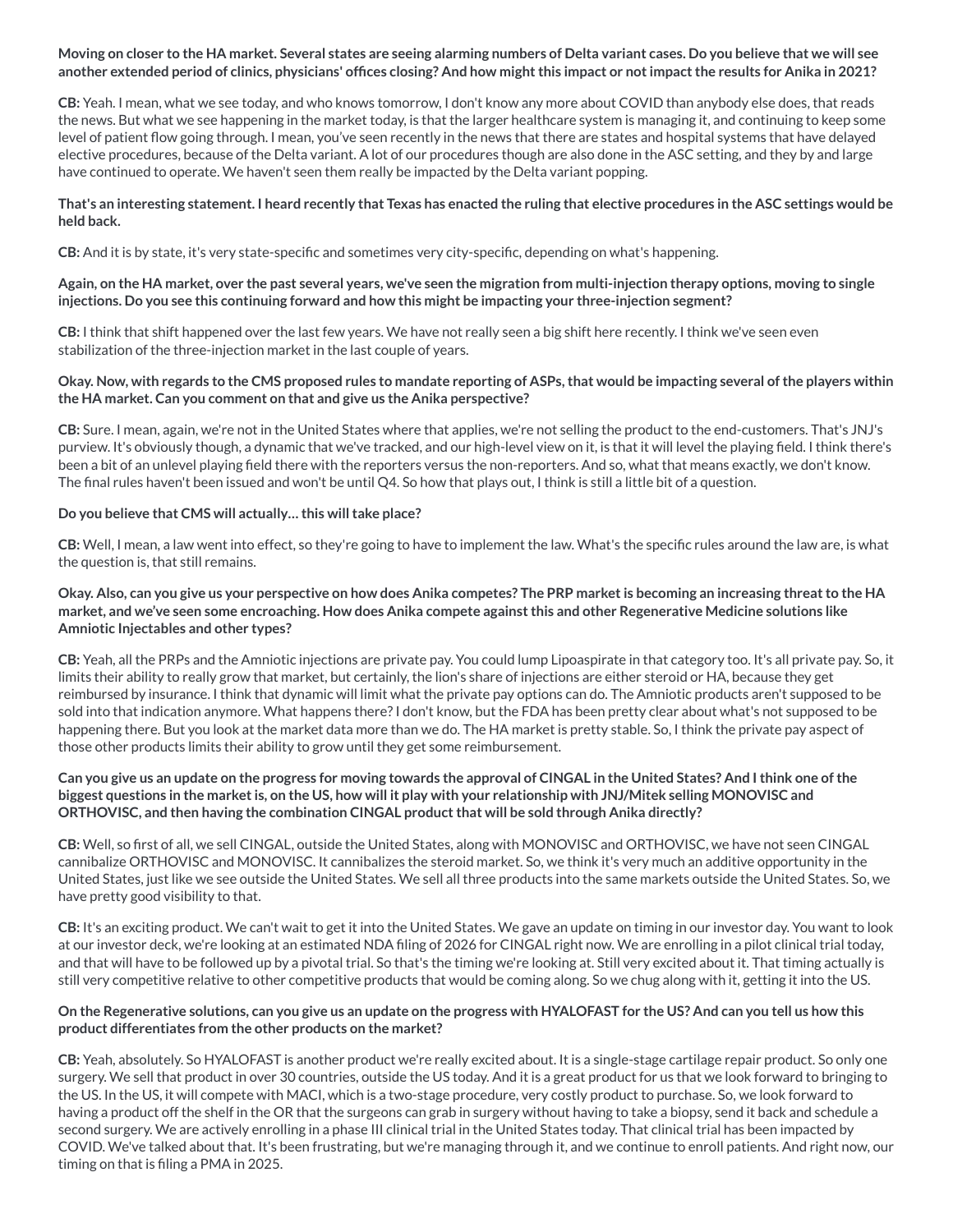#### I have one more question with regards to HYALOFAST. You said it would be competing with MACI? In terms of the price point, how **competitive are you planning to be?**

**CB:** We will be able to be very competitive and still provide a lot of value to the healthcare side, with our product.

#### **Can you give us a percentage range?**

**CB:** We haven't talked about that publicly.

#### **Okay. What other developmentis Anika working on with regards to Regenerative Medicine, specifically?**

**CB:** We launched Tactoset, which I mentioned earlier, which is our insufficiency fracture treatment. We have talked about the fact that we're building on that franchise with additional 510(k) filings. So, there's more to come with Tactoset. That's a franchise that we like, and we continue to invest in developing additional things around it. We are working on a Rotator Cuff Repair system, that uses the esterified polymeric version of Hyaluronic Acid just like is in HYALOFAST. But it is a system that includes a patch and fixation and instrumentation that will be kitted up for the ASC setting. So that's another thing that we're focused on, and we're moving through. Then we have other things in the pipeline that we haven't named exactly what they are yet, but more in the Soft Tissue Fixation and Enhancement area.

#### Can you give us an indication on within the Soft Tissue Fixation, whether it's going to be towards the knees, the shoulders?

**CB:** So, we are working across all joints.

#### **And what's the plan for announcing those further development?**

**CB:** Yeah, so we've talked about other Soft Tissue Augment and Repair scaffolds in the 2023 timeline and other Soft Tissue Repair sutures that are in that category, in the 2024 timeline.

#### Anika recently launched the Wrist Motion. Can you tell us about this new product, and how is it setting Anika apart from the **competition?**

**CB:** Yep, absolutely. We're excited about that product because the competitive products that are out there today are older designs that the surgeons don't love. They have some chronic issues with them around fixation and function. Still today, most wrist arthritis is treated with fusion. Most of the procedures are fusion, not arthroplasty. So, we love this product, because it was designed with really great biomechanics to give really great range of motion, with the same fixation that we have in the rest of our Arthrosurface product line with that single post-screw that works really well. We've got a lot of clinical data on that fixation methodology. And a lot of careful thought went into the design elements and being able to have an implant that also is ASC-friendly. So, we are in the limited launch phase right now, we'll be in full launch in September. *[turnsto speak with Ben Joseph, VP US Commercial and Global Management]*.

#### **Ben Joseph:** The ASSH meeting in San Francisco.

**CB:** Yep, so that's where our full launch will be. But our plan is to really focus, not just on,"Hey, this is the new implant in competitive convergence, but let's not fuse your patient. Let's give them range of motion and the ability to continue to use their hand."

#### **What keeps the CEO of Anika up at night?**

**CB:** I think one of the big things that I think about, is just making sure that the team at Anika is building a company that is developing really meaningful solutions for all of our stakeholders, patients, surgeons, and the healthcare system. Because I think unless everybody wins, you don't have a great and winning strategy. So, thinking about how we can best serve the fact that a lot of these procedures are moving into the ASC, and how can you make the economics work in doing that? How can you still provide great products that have great clinical outcomes? And how do you make the right decisions about what those products are, so that when the company and the investors and the employees all move things in the right direction?It's really how all that ecosystem fits together and making sure that we're making the right decisions to move that strategy forward.

#### In closing, is there anything else you want to share with SmartTRAK today about Anika and its grand plan?

**CB:** Yeah, I mean, I think just that for us, at this Academy meeting, this is kind of our coming-out party, right. Anika really hasn't had a presence at Academy before. And just to have people see who we are as a company now, that we're all about Joint Preservation. That we are a company that has products across Joint Pain Management, Regenerative Solutions, Soft Tissue Repair, and Bone Preserving Implants, really providing solutions along that entire Joint Preservation continuum. We're here, and we're growing, and we're making huge investments in our R&D pipeline. We're just excited to have people be able to see what we've been doing under the cover of COVID.

#### **Well,thank you very much, Cheryl. It was a true pleasure.**

**CB:** Thank you.

# Other Perspectives